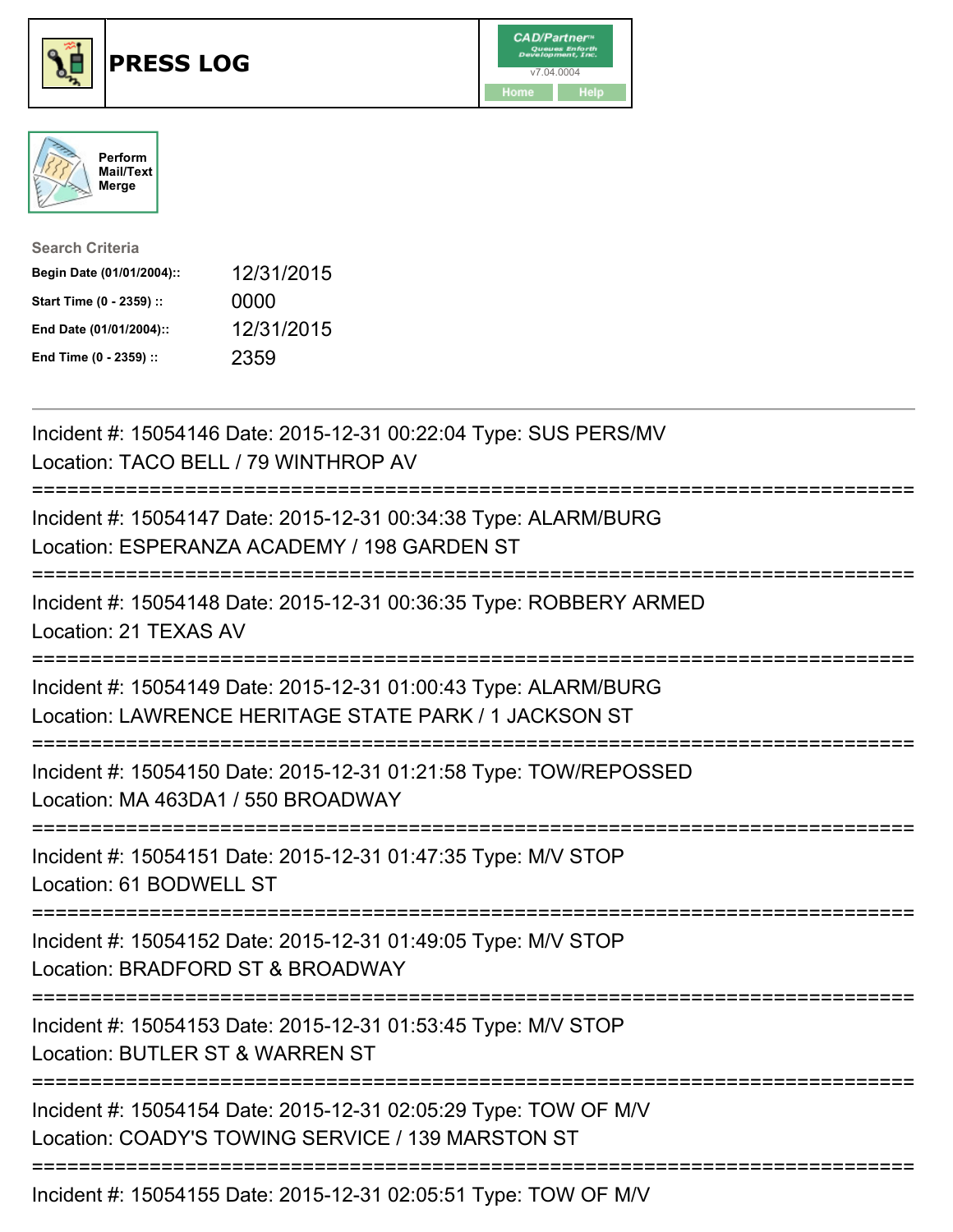| Location: VALLEY'S TOWING / 150 MERRIMACK ST                                                                                            |
|-----------------------------------------------------------------------------------------------------------------------------------------|
| Incident #: 15054156 Date: 2015-12-31 02:06:13 Type: TOW OF M/V<br>Location: SHEEHAN'S TOWING SERVICE / 27 LAWRENCE ST                  |
| Incident #: 15054157 Date: 2015-12-31 02:10:39 Type: M/V STOP<br>Location: HAVERHILL ST & MORTON ST                                     |
| Incident #: 15054158 Date: 2015-12-31 02:18:56 Type: ALARMS<br>Location: FERNANDEZ BEAUTY SALON / 402 BROADWAY                          |
| Incident #: 15054159 Date: 2015-12-31 02:23:04 Type: NOISE ORD<br>Location: 6 WASHINGTON WY<br>==================================       |
| Incident #: 15054160 Date: 2015-12-31 02:33:11 Type: M/V STOP<br>Location: BROADWAY & WATER ST                                          |
| Incident #: 15054161 Date: 2015-12-31 02:39:53 Type: M/V STOP<br>Location: GARDEN ST & JACKSON ST                                       |
| Incident #: 15054162 Date: 2015-12-31 02:47:48 Type: CK WELL BEING<br>Location: 150 JACKSON ST FL BSMNT                                 |
| Incident #: 15054163 Date: 2015-12-31 03:07:53 Type: M/V STOP<br>Location: HAVERHILL ST & MORTON ST                                     |
| Incident #: 15054164 Date: 2015-12-31 03:18:49 Type: MEDIC SUPPORT<br>Location: 1 BEACON AV #102                                        |
| Incident #: 15054165 Date: 2015-12-31 03:29:41 Type: NOISE ORD<br>Location: 29 MORTON ST FL 2                                           |
| --------------<br>Incident #: 15054166 Date: 2015-12-31 05:05:14 Type: SPECIAL CHECK<br>Location: HOLIDAY INN EXPRESS / 224 WINTHROP AV |
| Incident #: 15054167 Date: 2015-12-31 05:38:32 Type: ASSSIT OTHER PD<br>Location: HOLIDAY INN EXPRESS / 224 WINTHROP AV                 |
| Incident #: 15054168 Date: 2015-12-31 05:48:03 Type: ALARMS<br>Location: MAINSTREAM GLOBAL / 91 GLENN ST                                |
| Incident #: 15054169 Date: 2015-12-31 05:57:17 Type: ALARMS                                                                             |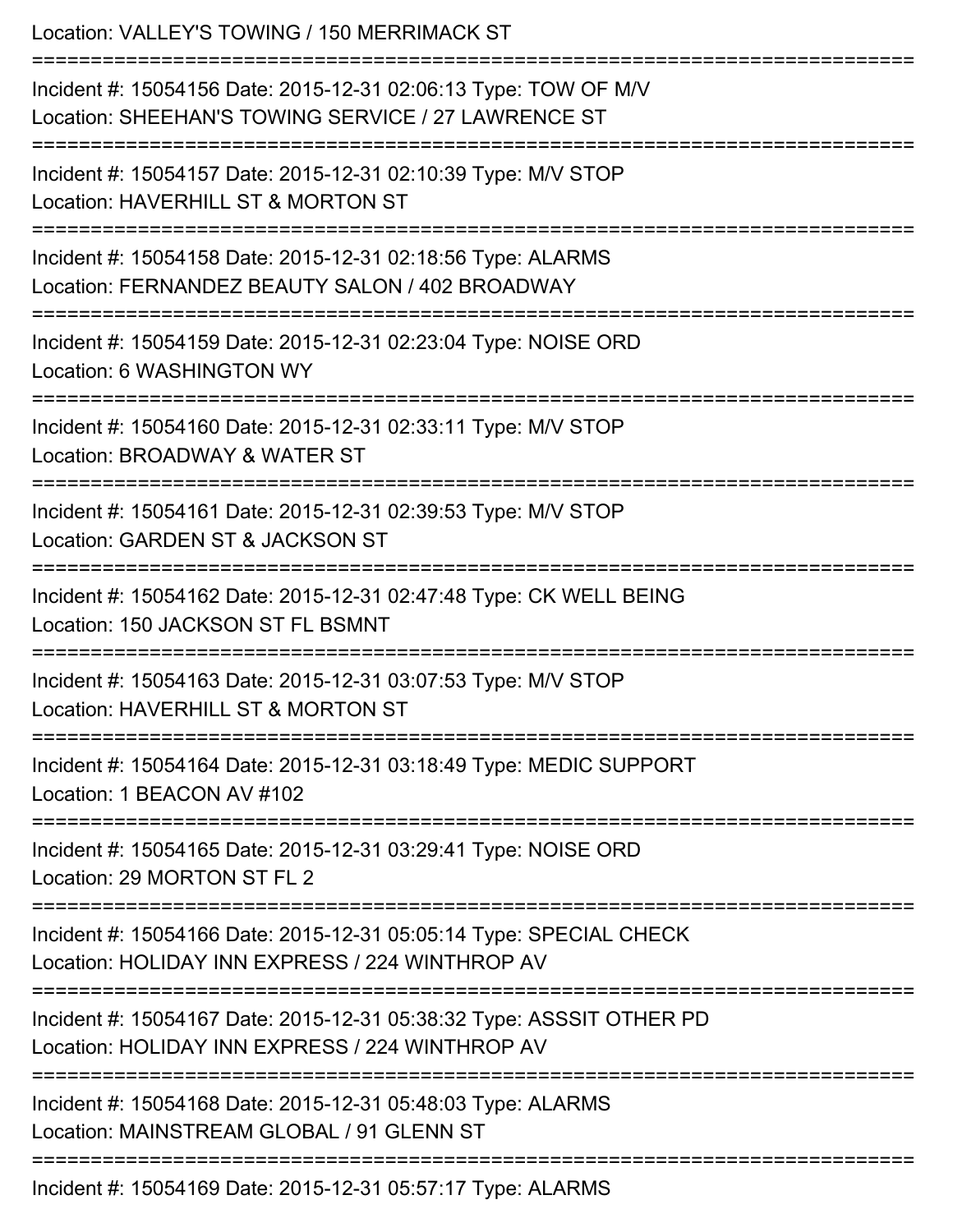| Incident #: 15054170 Date: 2015-12-31 06:14:45 Type: MEDIC SUPPORT<br>Location: 98 SALEM ST                 |
|-------------------------------------------------------------------------------------------------------------|
| Incident #: 15054171 Date: 2015-12-31 06:42:31 Type: ALARMS<br>Location: CITY HALL / 200 COMMON ST          |
| Incident #: 15054172 Date: 2015-12-31 07:22:57 Type: TRESPASSING<br>Location: 287 S BROADWAY                |
| Incident #: 15054173 Date: 2015-12-31 07:42:56 Type: STOL/MV/PAS<br>Location: 303 JACKSON ST                |
| Incident #: 15054174 Date: 2015-12-31 07:44:24 Type: SUS PERS/MV<br>Location: 450 MARKET ST                 |
| Incident #: 15054175 Date: 2015-12-31 07:51:46 Type: ALARMS<br>Location: FASTENALL / 106 MARSTON ST         |
| Incident #: 15054176 Date: 2015-12-31 07:55:49 Type: MEDIC SUPPORT<br>Location: 132 BROOKFIELD ST FL 2      |
| Incident #: 15054177 Date: 2015-12-31 08:06:23 Type: 209A/SERVE<br>Location: 150 FARNHAM ST                 |
| Incident #: 15054178 Date: 2015-12-31 08:13:18 Type: 209A/SERVE<br>Location: 138 S UNION ST                 |
| Incident #: 15054179 Date: 2015-12-31 08:17:46 Type: ABAND MV<br>Location: 9 LOGAN ST                       |
| Incident #: 15054180 Date: 2015-12-31 08:27:32 Type: HIT & RUN M/V<br>Location: E HAVERHILL ST & NEWBURY ST |
| Incident #: 15054181 Date: 2015-12-31 08:29:21 Type: ALARMS<br>Location: MARTINEZ RESD. / 15 FLORAL ST      |
| Incident #: 15054182 Date: 2015-12-31 08:33:36 Type: MEDIC SUPPORT<br>Location: 133 E HAVERHILL ST FL 1     |
| Incident #: 15054183 Date: 2015-12-31 08:38:05 Type: TOW OF M/V                                             |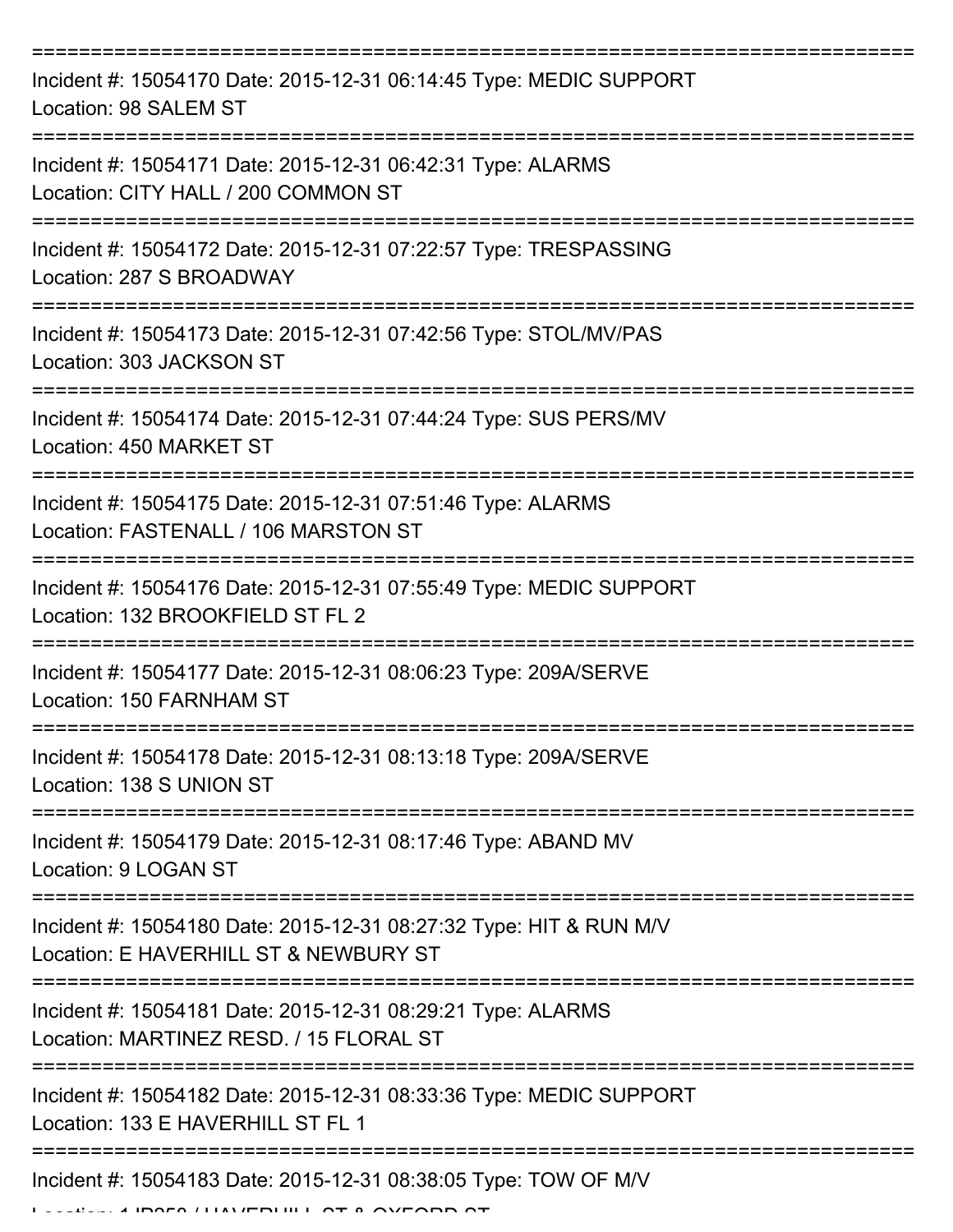| Incident #: 15054184 Date: 2015-12-31 08:47:04 Type: B&E/MV/PAST<br>Location: 140 WOODLAND ST                      |
|--------------------------------------------------------------------------------------------------------------------|
| Incident #: 15054185 Date: 2015-12-31 09:09:48 Type: RECOV/STOL/MV<br>Location: 450 MARKET ST                      |
| Incident #: 15054186 Date: 2015-12-31 09:10:33 Type: UNWANTEDGUEST<br>Location: 50 BROADWAY                        |
| Incident #: 15054187 Date: 2015-12-31 09:40:06 Type: MAL DAMAGE<br>Location: BROADWAY & FLORENCE ST                |
| Incident #: 15054188 Date: 2015-12-31 09:41:40 Type: UNWANTEDGUEST<br>Location: 621 COMMON ST                      |
| Incident #: 15054189 Date: 2015-12-31 09:54:27 Type: ALARM/BURG<br>Location: LAWRENCE FLEA MARKET / 468 N CANAL ST |
| Incident #: 15054190 Date: 2015-12-31 10:00:27 Type: TOW OF M/V<br>Location: 202 S UNION ST                        |
| Incident #: 15054191 Date: 2015-12-31 10:25:26 Type: SUS PERS/MV<br>Location: 1 W LOWELL ST                        |
| Incident #: 15054192 Date: 2015-12-31 10:26:43 Type: M/V STOP<br>Location: 201 MERRIMACK ST                        |
| Incident #: 15054193 Date: 2015-12-31 10:28:43 Type: WARRANT SERVE<br>Location: 67 MIDDLEBURY ST                   |
| Incident #: 15054194 Date: 2015-12-31 10:37:07 Type: THREATS<br>Location: 101 S BOWDOIN ST                         |
| Incident #: 15054195 Date: 2015-12-31 10:45:16 Type: ALARM/HOLD<br>Location: OZZIES PIZZA II / 197 PARKER ST       |
| Incident #: 15054196 Date: 2015-12-31 10:59:44 Type: LIC PLATE STO<br>Location: 8 MERRIMACK VIEW CT                |
| Incident #: 15054197 Date: 2015-12-31 11:00:59 Type: WARRANT SERVE                                                 |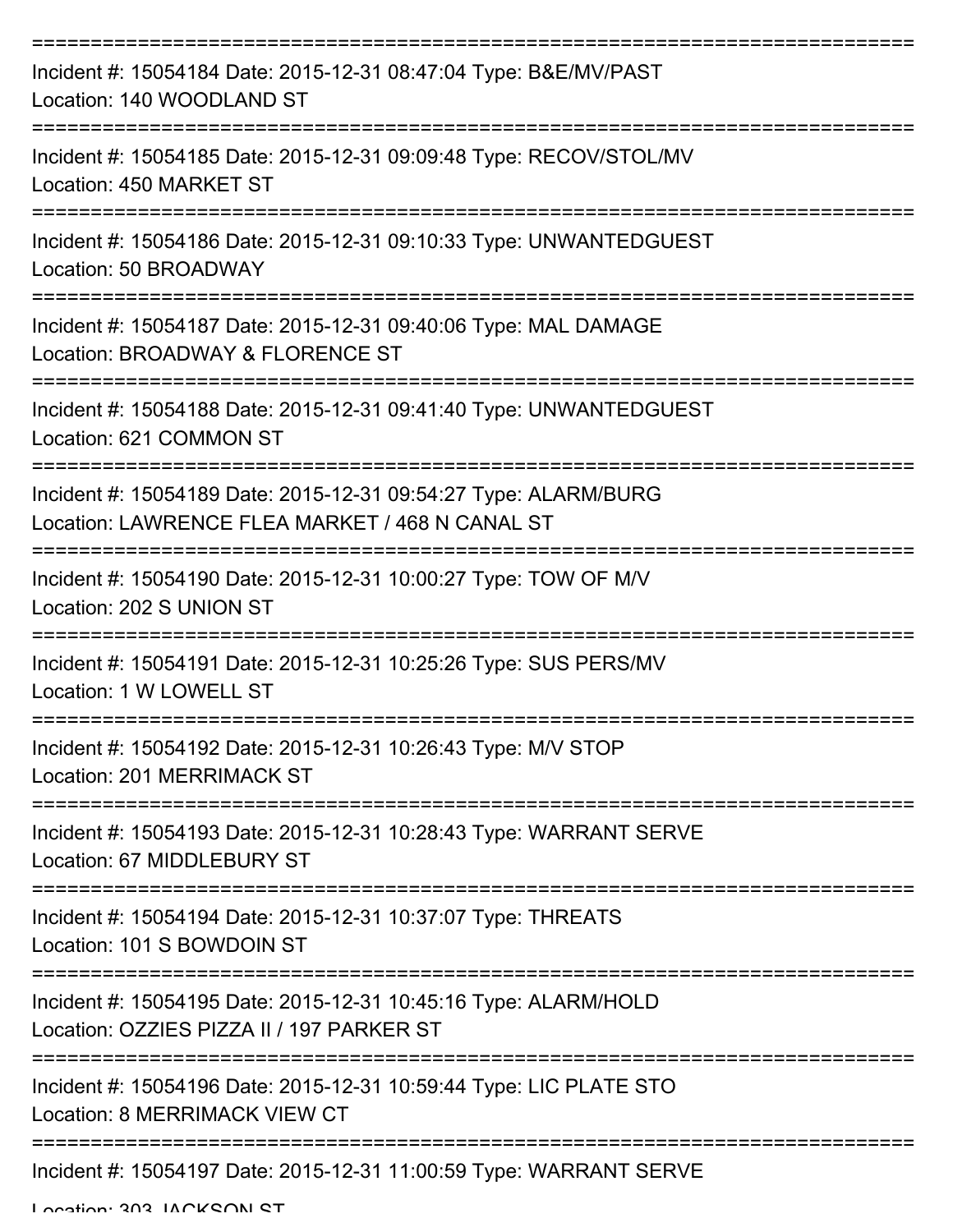| Incident #: 15054198 Date: 2015-12-31 11:06:39 Type: CK WELL BEING<br>Location: 62 RAILROAD ST         |
|--------------------------------------------------------------------------------------------------------|
| Incident #: 15054199 Date: 2015-12-31 11:13:57 Type: UNWANTEDGUEST<br>Location: 90 LOWELL ST           |
| Incident #: 15054200 Date: 2015-12-31 11:17:01 Type: HIT & RUN M/V<br>Location: 44 CENTRE ST           |
| Incident #: 15054201 Date: 2015-12-31 11:25:42 Type: LOST PROPERTY<br>Location: 64 ROWE ST             |
| Incident #: 15054202 Date: 2015-12-31 11:32:32 Type: DOMESTIC/PROG<br>Location: 55 BODWELL ST          |
| Incident #: 15054203 Date: 2015-12-31 11:36:44 Type: DISTURBANCE<br>Location: 28 PLEASANT ST           |
| Incident #: 15054204 Date: 2015-12-31 11:37:27 Type: RECOV/STOL/MV<br>Location: 198 ESSEX ST           |
| Incident #: 15054205 Date: 2015-12-31 11:56:59 Type: VIO CITY ORD<br>Location: 37 BOWDOIN ST           |
| Incident #: 15054206 Date: 2015-12-31 12:05:21 Type: HIT & RUN M/V<br>Location: 8 MARK LN              |
| Incident #: 15054207 Date: 2015-12-31 12:07:54 Type: ANIMAL COMPL<br>Location: 248 FARNHAM ST          |
| Incident #: 15054208 Date: 2015-12-31 12:11:36 Type: GENERAL SERV<br>Location: 89 LEROY AV             |
| Incident #: 15054209 Date: 2015-12-31 12:13:49 Type: SUS PERS/MV<br>Location: FRANKLIN ST & TREMONT ST |
| Incident #: 15054210 Date: 2015-12-31 12:25:38 Type: MAL DAMAGE<br>Location: 120 HOWARD ST             |
| Incident #: 15054211 Date: 2015-12-31 12:30:15 Type: MAL DAMAGE                                        |

Location: 73 WINTHROP AV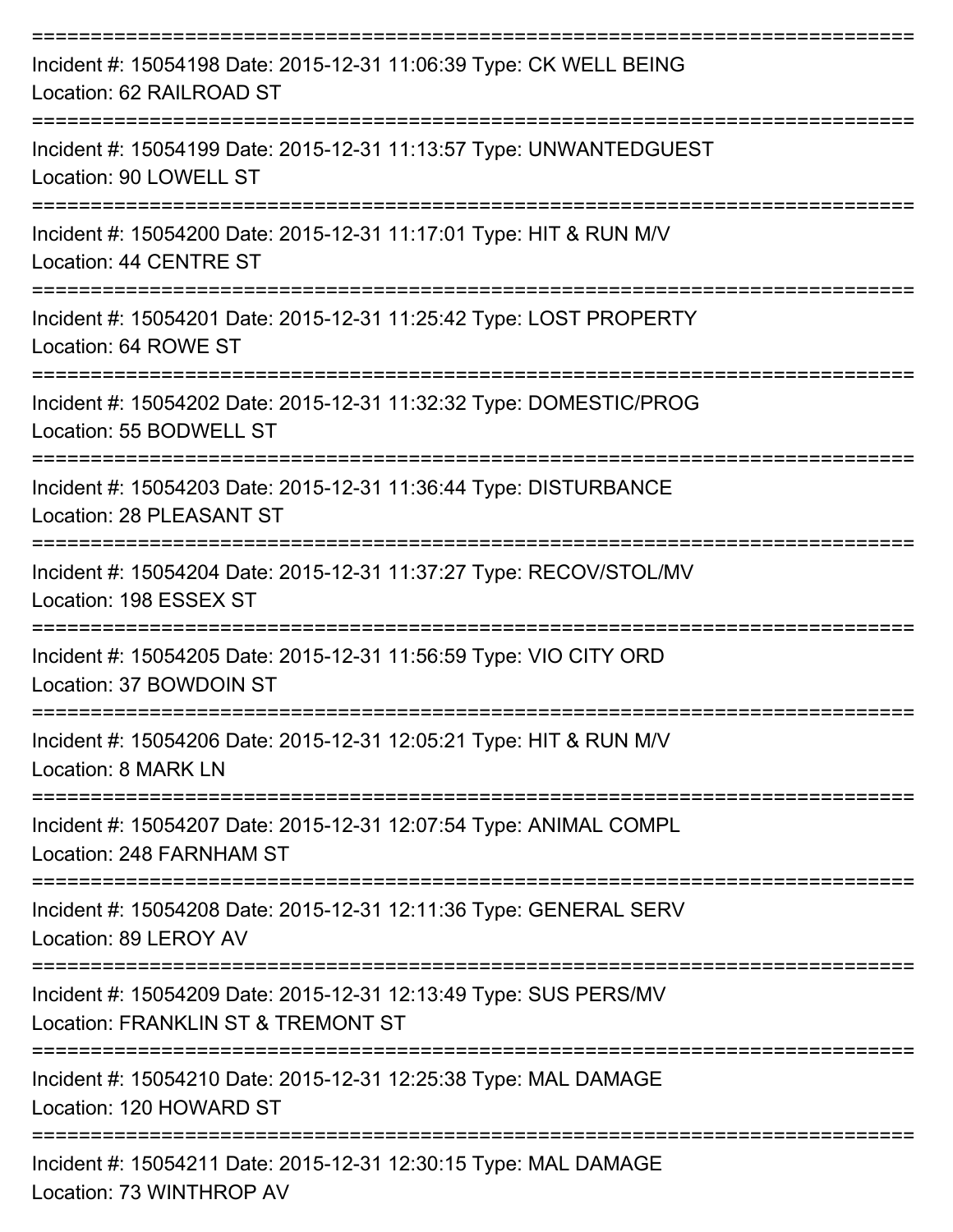| Incident #: 15054212 Date: 2015-12-31 12:44:25 Type: ASSSIT OTHER PD<br>Location: 59 BROOK ST                                                                            |
|--------------------------------------------------------------------------------------------------------------------------------------------------------------------------|
| =================================<br>Incident #: 15054213 Date: 2015-12-31 12:46:19 Type: M/V STOP<br>Location: 201 ESSEX ST                                             |
| Incident #: 15054214 Date: 2015-12-31 12:47:56 Type: VIO CITY ORD<br>Location: 3 PLATT CT                                                                                |
| Incident #: 15054215 Date: 2015-12-31 12:48:09 Type: LIC PLATE STO<br>Location: 9 E DALTON ST                                                                            |
| Incident #: 15054216 Date: 2015-12-31 12:49:10 Type: UNWANTEDGUEST<br>Location: 26 NEWTON ST FL 1                                                                        |
| Incident #: 15054217 Date: 2015-12-31 13:03:22 Type: ANIMAL COMPL<br>Location: ARLINGTON CLUB / 564 HAMPSHIRE ST                                                         |
| -------------------------------------<br>---------------------------------<br>Incident #: 15054218 Date: 2015-12-31 13:04:50 Type: SUS PERS/MV<br>Location: 20 DEBBIE LN |
| Incident #: 15054219 Date: 2015-12-31 13:08:14 Type: AUTO ACC/NO PI<br>Location: WAVE GAS STATION / 325 WINTHROP AV                                                      |
| Incident #: 15054220 Date: 2015-12-31 13:13:03 Type: MAL DAMAGE<br>Location: 9 MONMOUTH ST                                                                               |
| Incident #: 15054221 Date: 2015-12-31 13:17:34 Type: CK WELL BEING<br>Location: HAMPSHIRE ST & MYRTLE ST                                                                 |
| Incident #: 15054222 Date: 2015-12-31 13:19:24 Type: LARCENY/PAST<br>Location: 511 BROADWAY                                                                              |
| Incident #: 15054223 Date: 2015-12-31 13:30:50 Type: SUS PERS/MV<br>Location: 197 WATER ST                                                                               |
| Incident #: 15054224 Date: 2015-12-31 13:32:28 Type: LIC PLATE STO<br>Location: 27 JORDAN                                                                                |
| Incident #: 15054225 Date: 2015-12-31 13:49:45 Type: AUTO ACC/NO PI<br>Location: LOWELL ST & WARREN ST                                                                   |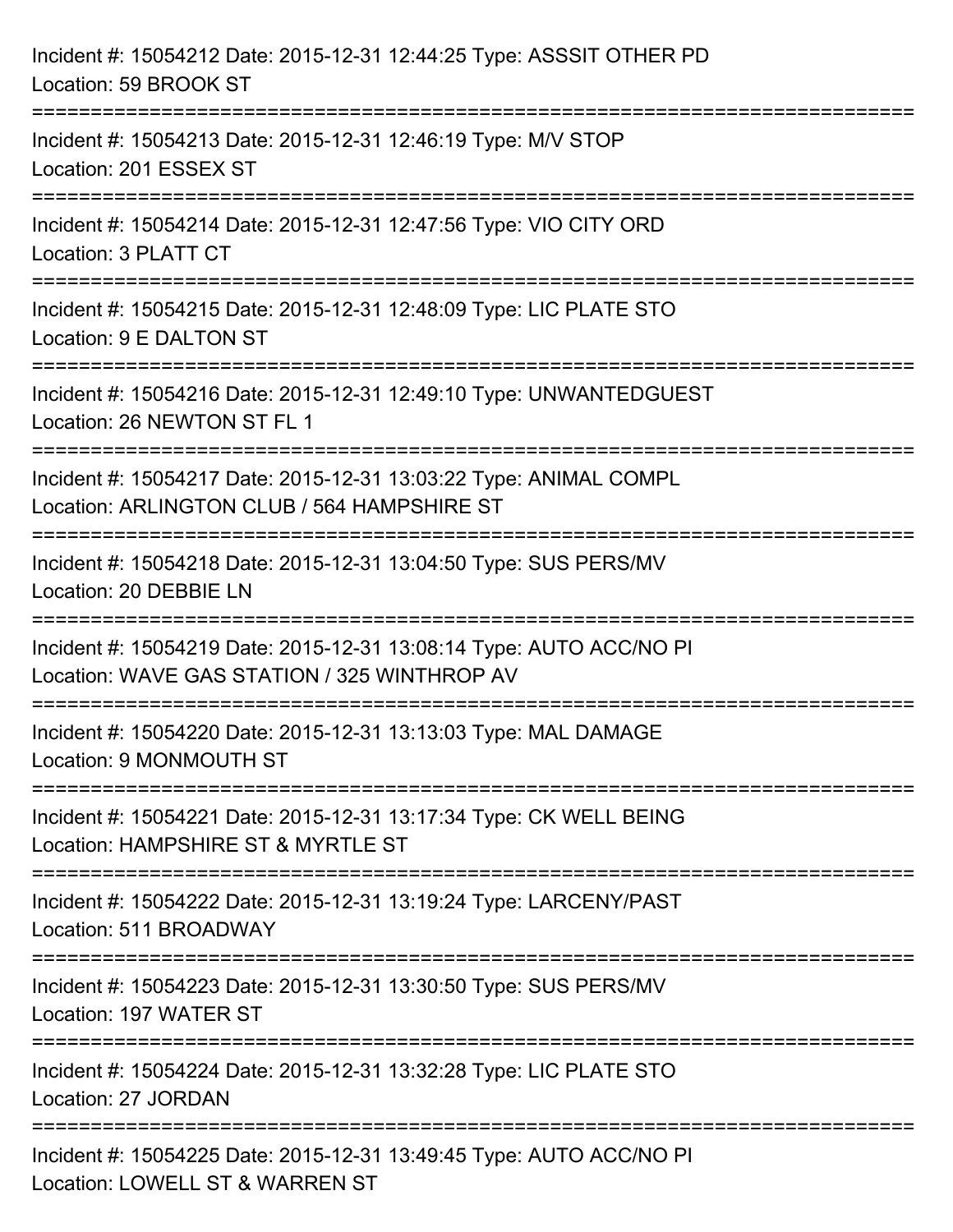| Incident #: 15054227 Date: 2015-12-31 13:56:24 Type: MAL DAMAGE<br>Location: 9 MONMOUTH ST                                        |
|-----------------------------------------------------------------------------------------------------------------------------------|
| Incident #: 15054226 Date: 2015-12-31 13:58:10 Type: DRUG VIO<br>Location: AVON ST & BELMONT ST                                   |
| Incident #: 15054229 Date: 2015-12-31 14:07:14 Type: STOL/MV/PAS<br>Location: 12 BROADWAY AV                                      |
| Incident #: 15054228 Date: 2015-12-31 14:07:43 Type: MV/BLOCKING<br>Location: 42 ARLINGTON ST                                     |
| Incident #: 15054230 Date: 2015-12-31 14:31:41 Type: ALARM/BURG<br>Location: 39 PEARL ST #2<br>================================== |
| Incident #: 15054231 Date: 2015-12-31 14:39:24 Type: AUTO ACC/NO PI<br><b>Location: MERRIMACK ST</b>                              |
| Incident #: 15054232 Date: 2015-12-31 14:40:15 Type: UNATENEDCHILD<br>Location: COMMON ST & LAWRENCE ST<br>===========            |
| Incident #: 15054233 Date: 2015-12-31 14:57:59 Type: THREATS<br>Location: 2 APPLETON ST                                           |
| Incident #: 15054234 Date: 2015-12-31 15:00:33 Type: FRAUD<br>Location: 34 BEACON AV                                              |
| Incident #: 15054235 Date: 2015-12-31 15:10:16 Type: STOL/MV/PAS<br>Location: 375 BROADWAY                                        |
| Incident #: 15054236 Date: 2015-12-31 15:14:14 Type: ALARM/BURG<br>Location: 115 FERRY ST                                         |
| Incident #: 15054237 Date: 2015-12-31 15:15:19 Type: SUS PERS/MV<br><b>Location: CHICKERING ST</b>                                |
| Incident #: 15054238 Date: 2015-12-31 15:30:27 Type: SHOPLIFTING<br>Location: MARSHALL / 73 WINTHROP AV                           |
| Incident #: 15054239 Date: 2015-12-31 15:31:33 Type: ALARM/BURG<br>Location: 1069 ESSEX ST                                        |

===========================================================================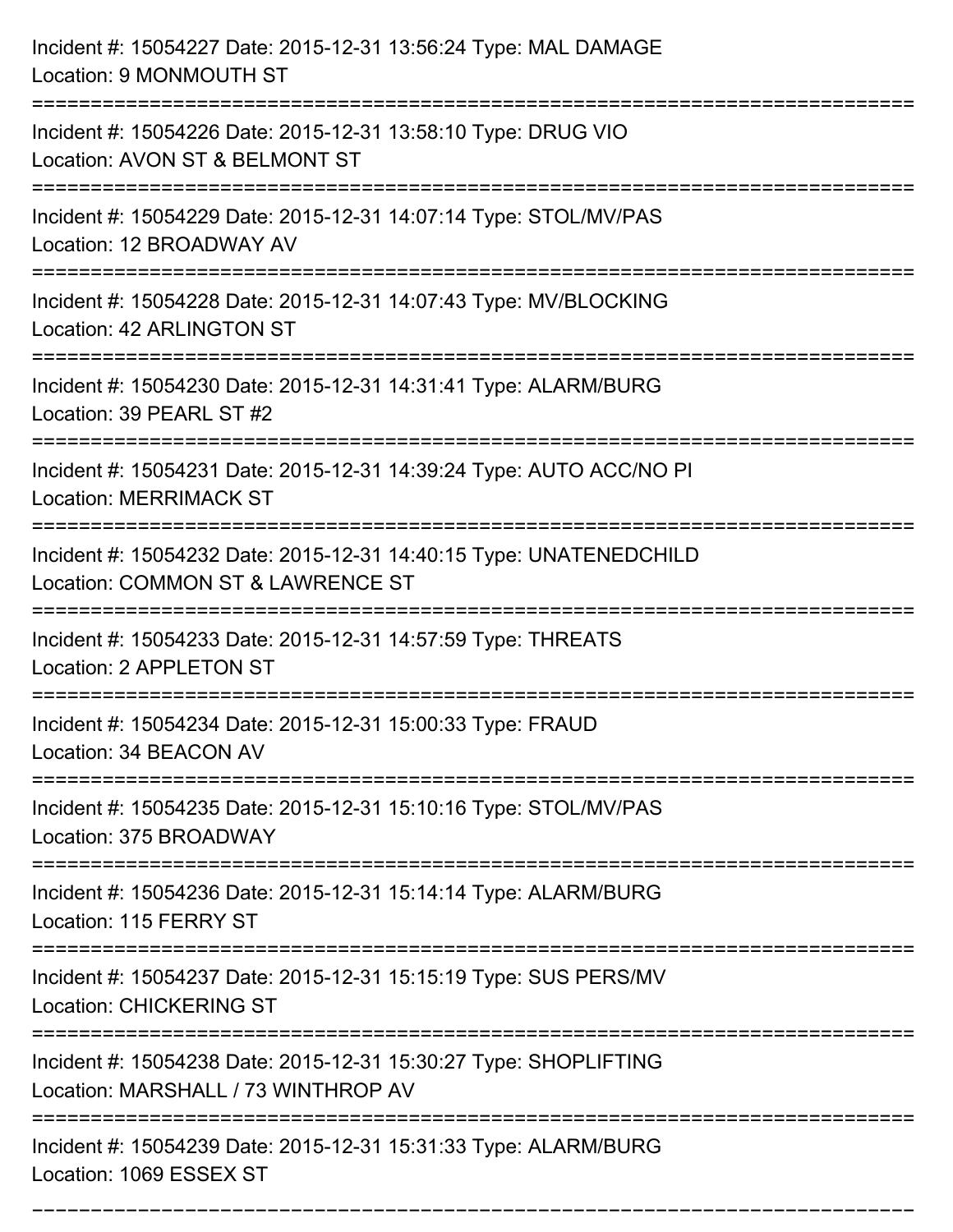| Incident #: 15054240 Date: 2015-12-31 15:34:46 Type: ALARM/BURG<br>Location: SMITH AND NEPHEW / 100 GLENN ST                                         |
|------------------------------------------------------------------------------------------------------------------------------------------------------|
| Incident #: 15054241 Date: 2015-12-31 15:44:41 Type: SUS PERS/MV<br>Location: 39 EUTAW ST                                                            |
| Incident #: 15054242 Date: 2015-12-31 15:51:23 Type: CK WELL BEING<br>Location: 353 JACKSON ST                                                       |
| Incident #: 15054243 Date: 2015-12-31 15:54:02 Type: ALARM/BURG<br>Location: 25 MARSTON ST #303                                                      |
| Incident #: 15054244 Date: 2015-12-31 15:58:30 Type: DISABLED MV<br><b>Location: WINTHROP AV</b>                                                     |
| Incident #: 15054245 Date: 2015-12-31 16:20:34 Type: CK WELL BEING<br>Location: 72 CROSS ST                                                          |
| Incident #: 15054246 Date: 2015-12-31 16:26:44 Type: ALARM/BURG<br>Location: PARTHUM SCHOOL / 255 E HAVERHILL ST<br>================                 |
| Incident #: 15054247 Date: 2015-12-31 16:33:32 Type: MEDIC SUPPORT<br>Location: 126 FRANKLIN ST FL 2ND                                               |
| Incident #: 15054248 Date: 2015-12-31 16:48:29 Type: DK (DRUNK)<br>Location: GREATER LAWRENCE FAM HEALTH CENTER / 150 PARK ST                        |
| Incident #: 15054249 Date: 2015-12-31 16:57:01 Type: ALARM/BURG<br>Location: PARTHUM SCHOOL / 255 E HAVERHILL ST<br>-------------------------------- |
| Incident #: 15054250 Date: 2015-12-31 17:01:45 Type: ALARM/BURG<br>Location: 300 ESSEX ST FL 2                                                       |
| Incident #: 15054251 Date: 2015-12-31 17:06:25 Type: MAL DAMAGE<br>Location: 93 TRENTON ST                                                           |
| Incident #: 15054252 Date: 2015-12-31 17:36:42 Type: DISTURBANCE<br>Location: 80 HOLLY ST                                                            |
| Incident #: 15054253 Date: 2015-12-31 17:38:18 Type: DISTURBANCE<br>Location: 347 WATER ST FL 1ST                                                    |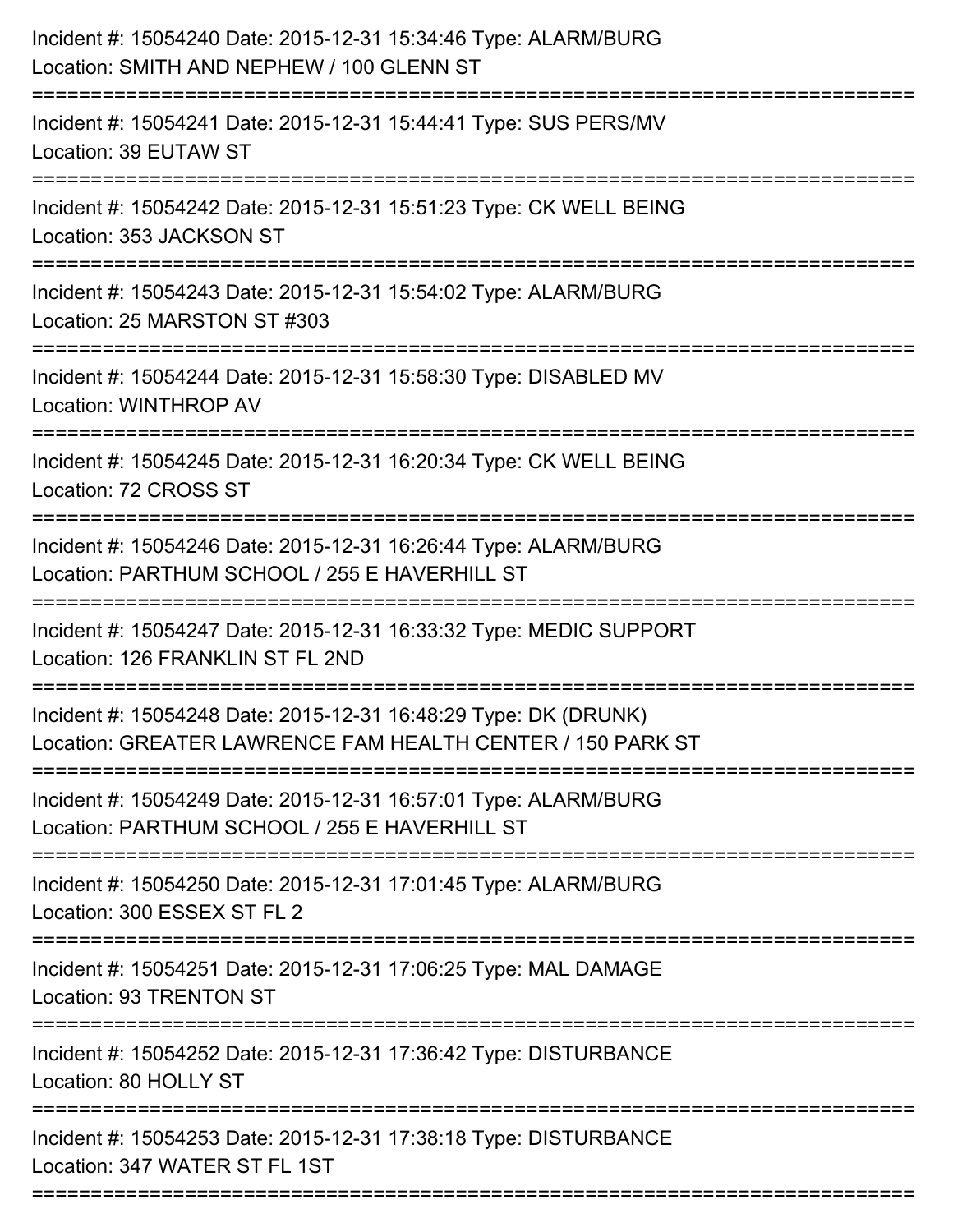Location: 25 WARREN ST

| Incident #: 15054255 Date: 2015-12-31 18:10:30 Type: MEDIC SUPPORT<br>Location: 101 AMESBURY ST                        |
|------------------------------------------------------------------------------------------------------------------------|
| Incident #: 15054256 Date: 2015-12-31 18:19:48 Type: AUTO ACC/NO PI<br>Location: CYPRESS AV & LOWELL ST                |
| Incident #: 15054257 Date: 2015-12-31 18:26:12 Type: SUS PERS/MV<br>Location: 42 HIGH ST                               |
| Incident #: 15054258 Date: 2015-12-31 18:36:12 Type: LARCENY/PAST<br>Location: 122 UNION ST                            |
| Incident #: 15054259 Date: 2015-12-31 18:37:27 Type: MEDIC SUPPORT<br>Location: 13 W LAUREL ST                         |
| Incident #: 15054260 Date: 2015-12-31 18:49:19 Type: INVEST CONT<br>Location: 175 ESSEX ST<br>======================== |
| Incident #: 15054261 Date: 2015-12-31 18:58:22 Type: AUTO ACC/UNK PI<br>Location: 461 BROADWAY                         |
| Incident #: 15054262 Date: 2015-12-31 19:13:17 Type: MAL DAMAGE<br>Location: 3 FLORENCE ST                             |
| Incident #: 15054263 Date: 2015-12-31 19:21:31 Type: FIGHT<br>Location: PEKING GARDEN / 261 LAWRENCE ST                |
| Incident #: 15054264 Date: 2015-12-31 19:22:06 Type: STOL/MV/PR<br>Location: 101 UNION ST                              |
| Incident #: 15054265 Date: 2015-12-31 19:26:34 Type: SUS PERS/MV<br>Location: 6 DIAMOND ST #6                          |
| Incident #: 15054266 Date: 2015-12-31 19:35:59 Type: DOMESTIC/PROG<br>Location: 26 MARKET ST FL 3                      |
| Incident #: 15054267 Date: 2015-12-31 19:38:24 Type: SUS PERS/MV<br>Location: LOWELL ST & W LOWELL ST                  |
|                                                                                                                        |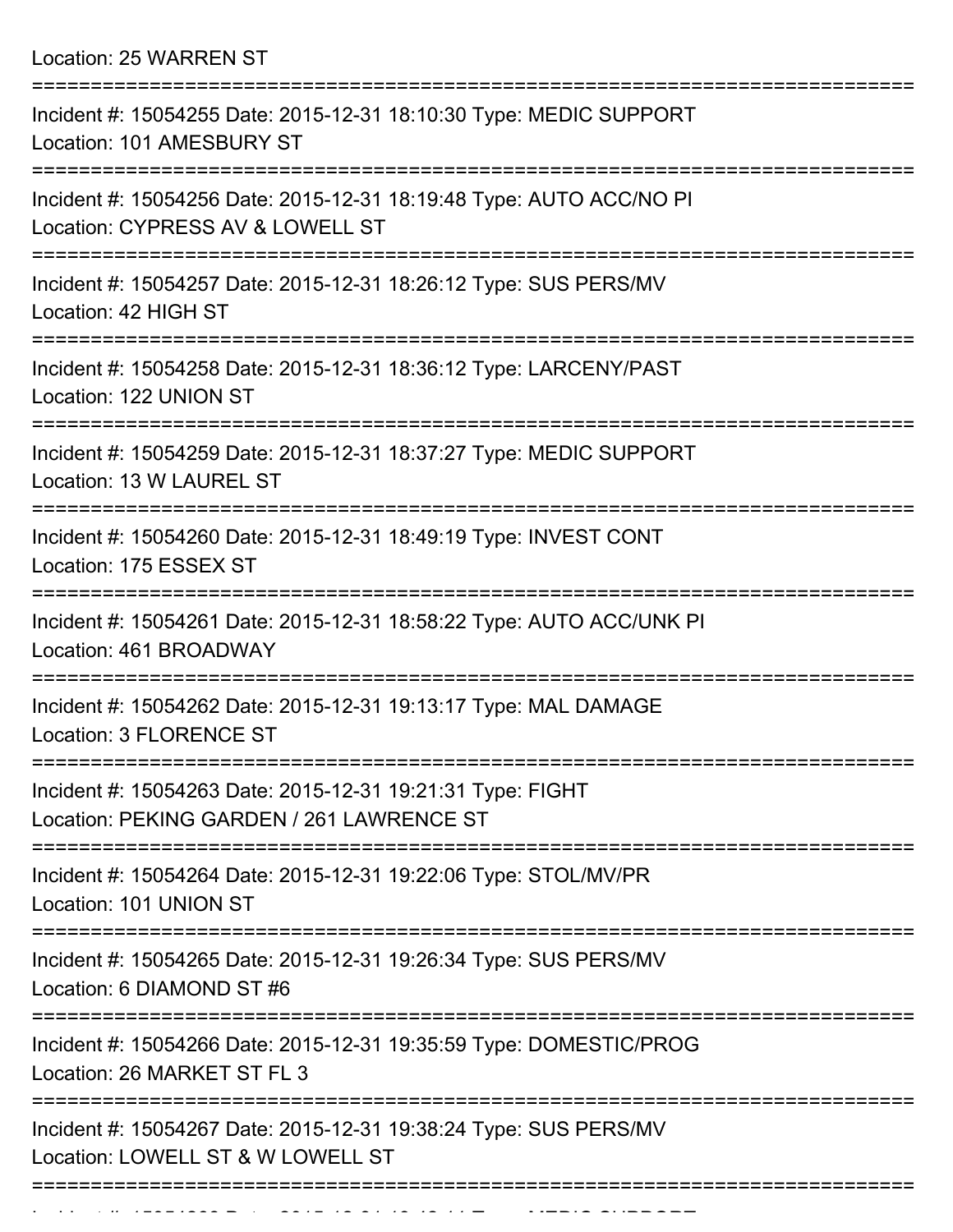Location: DENNYS / 160 WINTHROP AV

| Incident #: 15054269 Date: 2015-12-31 19:44:33 Type: SUS PERS/MV<br>Location: E HAVERHILL ST & HIGH ST |
|--------------------------------------------------------------------------------------------------------|
| Incident #: 15054270 Date: 2015-12-31 19:54:32 Type: MEDIC SUPPORT<br>Location: 447 ANDOVER ST         |
| Incident #: 15054271 Date: 2015-12-31 19:56:03 Type: GENERAL SERV<br>Location: 6 DIAMOND ST #6         |
| Incident #: 15054272 Date: 2015-12-31 19:58:25 Type: SUS PERS/MV<br>Location: CHESTER ST & CLIFTON ST  |
| Incident #: 15054273 Date: 2015-12-31 20:00:58 Type: M/V STOP<br><b>Location: RIVERFRONT PARK</b>      |
| Incident #: 15054274 Date: 2015-12-31 20:16:10 Type: M/V STOP<br>Location: 194 LAWRENCE ST             |
| Incident #: 15054275 Date: 2015-12-31 20:30:45 Type: FIGHT<br><b>Location: 198 LAWRENCE ST</b>         |
| Incident #: 15054276 Date: 2015-12-31 20:33:07 Type: NOISE ORD<br>Location: 15 CROSBY ST               |
| Incident #: 15054277 Date: 2015-12-31 20:41:53 Type: NOISE ORD<br>Location: 853 ESSEX ST               |
| Incident #: 15054278 Date: 2015-12-31 20:59:13 Type: UNWANTEDGUEST<br>Location: 73 SHAWSHEEN RD FL 3   |
| Incident #: 15054279 Date: 2015-12-31 21:03:47 Type: NOISE ORD<br>Location: 853 ESSEX ST               |
| Incident #: 15054280 Date: 2015-12-31 21:04:09 Type: NEIGHBOR PROB<br>Location: 81 CROSS ST FL 2       |
| Incident #: 15054281 Date: 2015-12-31 21:19:06 Type: NOISE ORD<br>Location: 570 S UNION ST #22 FL 2    |
|                                                                                                        |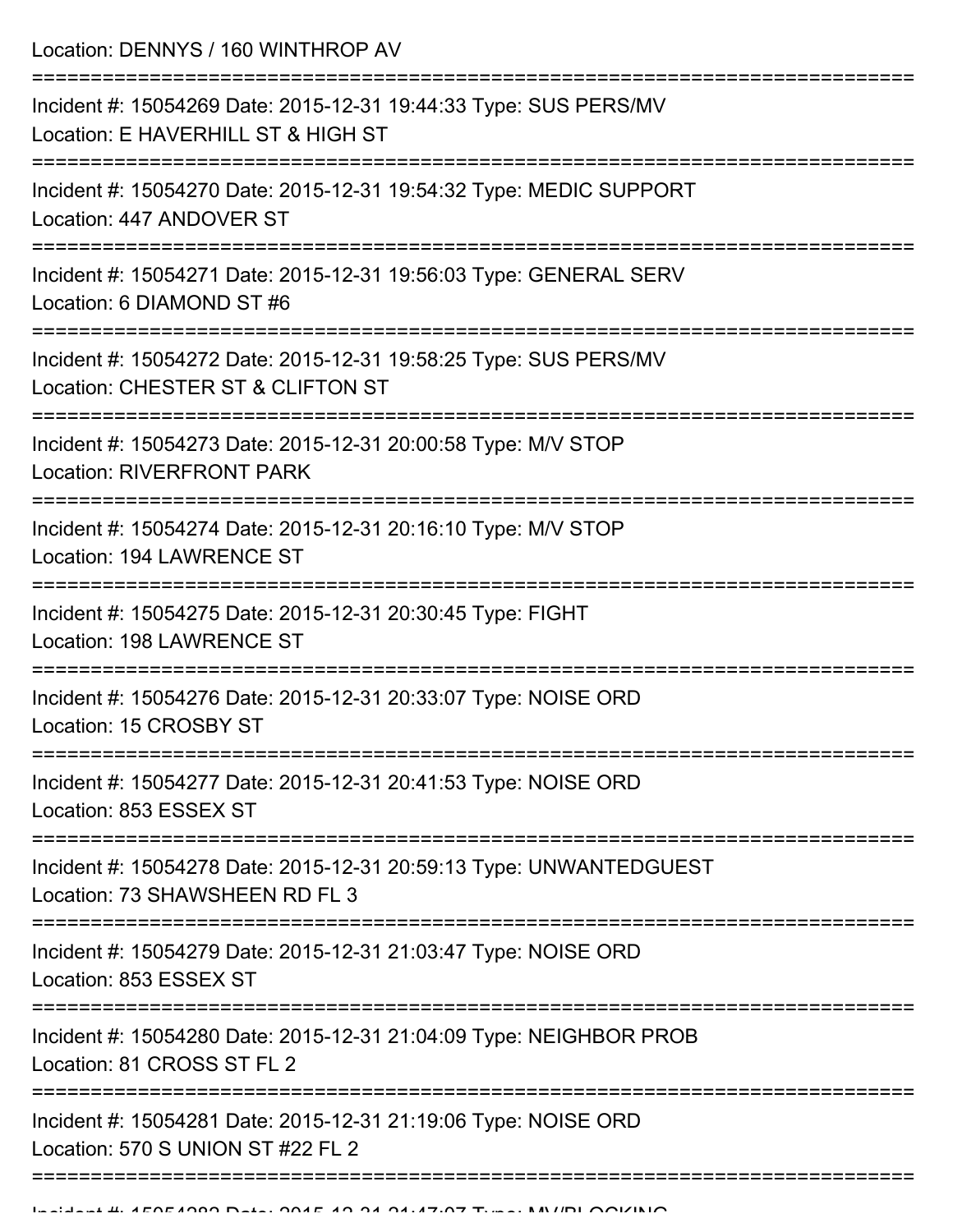| Location: 188 WEST ST                                                                                                      |
|----------------------------------------------------------------------------------------------------------------------------|
| Incident #: 15054283 Date: 2015-12-31 21:48:05 Type: STOL/MV/PAS<br>Location: 101 UNION ST                                 |
| Incident #: 15054284 Date: 2015-12-31 21:58:26 Type: ALARM/BURG<br>Location: 342 BROADWAY                                  |
| Incident #: 15054285 Date: 2015-12-31 22:07:55 Type: SUS PERS/MV<br>Location: 67 MAY ST                                    |
| Incident #: 15054286 Date: 2015-12-31 22:12:06 Type: FIRE WORKS<br>Location: BOSTON ST & KING ST                           |
| Incident #: 15054287 Date: 2015-12-31 22:16:42 Type: M/V STOP<br>Location: 85 CROSS ST                                     |
| ==============================<br>Incident #: 15054288 Date: 2015-12-31 22:31:45 Type: NOISE ORD<br>Location: 853 ESSEX ST |
| Incident #: 15054289 Date: 2015-12-31 22:47:17 Type: SUS PERS/MV<br>Location: 151 FARNHAM ST                               |
| Incident #: 15054290 Date: 2015-12-31 22:59:45 Type: ALARM/BURG<br>Location: PENA RESIDENCE / 49 WEST ST                   |
| Incident #: 15054291 Date: 2015-12-31 23:05:06 Type: FIRE WORKS<br>Location: 48 AMES ST                                    |
| Incident #: 15054292 Date: 2015-12-31 23:10:40 Type: AUTO ACC/NO PI<br>Location: HAMPSHIRE ST & PARK ST                    |
| Incident #: 15054293 Date: 2015-12-31 23:18:34 Type: AUTO ACC/NO PI<br>Location: BROADWAY & LOWELL ST                      |
| Incident #: 15054294 Date: 2015-12-31 23:22:52 Type: FIRE WORKS<br>Location: JOSEPHINE AVE & MARSTON ST                    |
| Incident #: 15054295 Date: 2015-12-31 23:44:19 Type: M/V STOP<br>Location: HAVERHILL ST & WEST ST                          |
| Incident #: 15054296 Date: 2015-12-31 23:47:01 Type: FIRE WORKS                                                            |